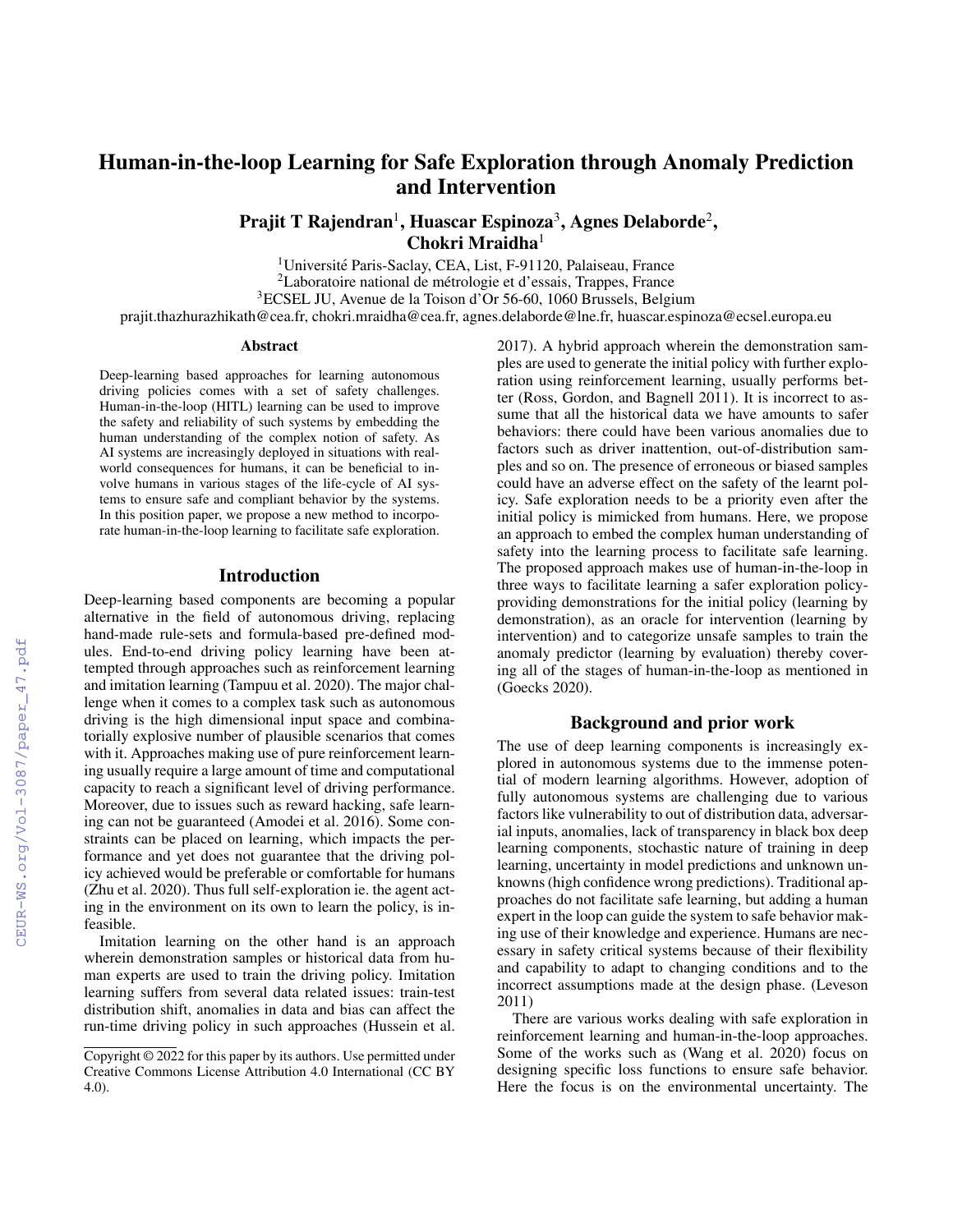

Figure 1: Block diagrams of proposed approach: (a) shows the training phase, (b)-(d) are the variants that can be employed in run-time

work (Lütjens, Everett, and How 2019) conversely makes use of model uncertainty as a proxy for potentially unsafe actions. Uncertainty is a very important measure of model confidence, and reducing model uncertainty could lead to safer policies. However, we should note that all data points wherein the model is uncertain are not unsafe. Conversely, all the data points wherein the model is highly confident are not safe. Therefore a human in the loop approach could be used to identify the unsafe scenarios and prescribe corrective actions. SafeDAgger (Zhang and Cho 2016) describes an approach wherein safety thresholds are used in the training stage to switch action control from an AI agent policy to an expert driving policy. Defining the thresholds which work for all scenarios could be challenging in this scenario.

In the work Crash Prediction Network (CPN) (Nair et al. 2019), the action decision obtained as output from the driving module is fed to a specific module to determine whether it is likely to lead to a crash given the sensory information about the state. In this approach, the training phase consists of the agent interacting with the environment and the trajectories leading up to a crash event are labelled as unsafe data points and the others are safe data points. CPN makes use of self-exploration to generate crash scenarios which are used to train the network. One potential issue is that the crashes generated from self-exploration may not be similar to crashes generated due to environmental anomalies or human deficiencies. Moreover, crash events are just a quantitative proxy for safety, but safety could have a more complex definition and even near misses or deviations or sudden lane changes which did not lead to a crash in training time could be incorrectly labelled as safe data points.

The authors of Trial without error (Saunders et al. 2017), propose a method wherein the agent learns via human intervention. In the training phase, the agent interacts with the environment and when it is about to reach an unsafe state, a human present in the loop blocks the unsafe action. A blocker module learns to predict when humans block the unsafe action, and eventually after the blocker module reaches a certain level of performance it can replace the human to perform the blocking operation. The issue with this approach is that the human needs to be in the loop for a long time during the exploration phase, which is costly. Moreover, there could be a delayed response from the human which could affect the feedback. The learning process is also slow because the agent starts with random exploration and the human only intervenes on unsafe actions.

In the work task-aware generative uncertainty (McAllister et al. 2019), the condition for intervention are based on the satisfaction of two conditions simultaneously: a high collision probability and novelty, where novelty is defined as a significant deviation from in-distribution samples. Similar to crash prediction, this approach makes use of collision as a representative of unsafe states. However, the presence of a human in the loop could aid in capturing a more complex understanding of safety.

## Proposed approach

Pure reinforcement learning usually requires a lot of training time, especially on tasks with high-dimensional input space, such as self-driving based on camera and sensor inputs. Moreover, pure reinforcement learning can not ensure safe behavior because the learning process can be susceptible to reward hacking. Due to these drawbacks, prior historical data or human demonstrations are often used as a starting point to ensure faster convergence and safer behavior (Kelly et al. 2019). The assumption is that imitating human experts ensures that the autonomous agent learns the preference of the humans, thereby resulting in safe behavior (Christiano et al. 2017). However, human demonstrations might not be able to help the agent learn the dynamics of the environment because the agent would just copy the behavior of the expert in a supervised manner. In the event it encounters an unknown scenario or anomalous situation during run-time, this would prove to be inadequate. Thus, an approach which uses demonstrations as a starting point to facilitate further exploration is appropriate for complex tasks such as navigation. A module which can predict anomalous behavior, powered with the knowledge of the environment dynamics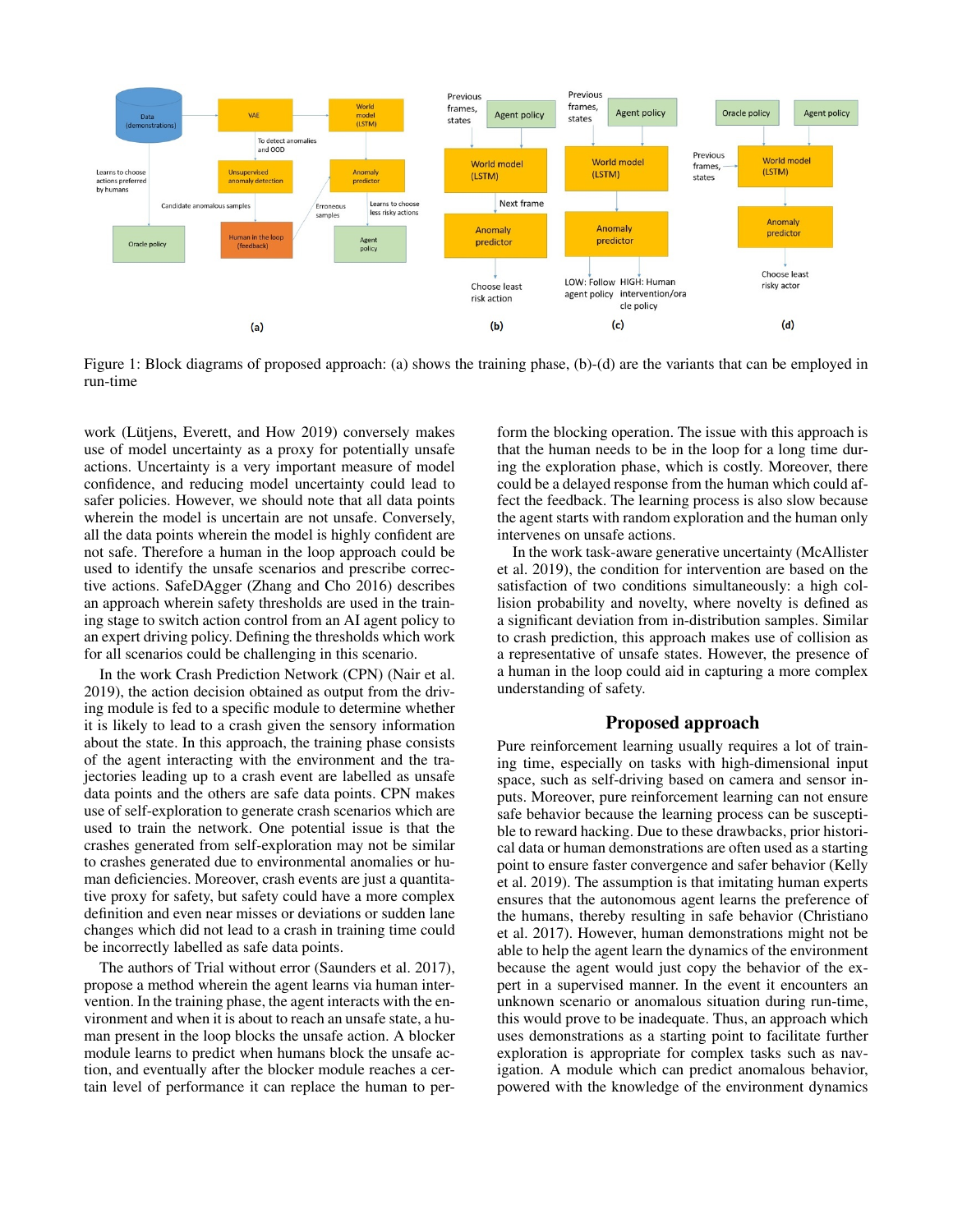can help in ensuring that the exploration of the agent remains safe. The environment dynamics are predicted by a module called the world model, which could be based on physical equations for features like velocity or an LSTM when it comes to images and other sensor inputs (Ha and Schmidhuber 2018). This module can be trained on the basis of historical data and updated periodically in run-time. The anomaly prediction module can be trained with the help of the human expert, thereby acting as an embedding of the human notion of safety. In our paper, we introduce such an approach which incorporates human-in-the-loop learning for safety guidance. This is performed by using a human in the loop to identify unsafe or anomalous samples and training a module to predict the probability of risky behaviour for each possible action.

## Training phase

The training phase can be divided into two parts: The non-exploratory training phase and the exploratory training phase.

Non-exploratory training phase: In this phase, the AI system does not perform active self-exploration. Instead it makes use of a pre-determined policy, either by imitation of an oracle or from available historical data or pre-trained policies. However, we do not trust this policy completely, and keep a human in the loop to monitor for anomalous data points. An unsupervised anomaly detector is used to make the job of the human easier, as it recommends data points which deviate from the normal by a significant degree. The candidate data points, which are pointed out by the unsupervised anomaly detector are observed by the human, who classifies them as either a "good" (normal or safe) or "bad" (erroneous or unsafe) sample. The "bad" samples are treated as anomalies that we wish to teach the agent to avoid, so we use these samples to train the anomaly predictor module. Additionally, the human could provide an explanation in terms of a label with the reason why he or she believes that the sample should be classified as erroneous. The explanation could take the form of a label specifying the anomaly type, or any information relative to the conditions during which this anomaly occurred

The anomaly predictor module is trained with the environment dynamics as the input and the outcome of "good" or "bad" sample as the output. This way, the module is able to predict anomalous behavior before it happens. This module could be placed right before the policy learning module so that we can incorporate the knowledge of future anomalous behavior into our actions. If the human in the loop provides explanations regarding the reason for assigning erroneous labels to certain data points, this information could be used by the module to provide a reasoning of its decision process. This could be important, especially in the context of a human operator being present in the loop in run-time.

Exploratory training phase: In this phase, the AI system interacts with the environment and actively fine-tunes its policy. However, this would be different from pure reinforcement learning in the sense that we facilitate safe exploration by taking previous human feedback into consideraAlgorithm 1: Algorithm of the safe self-exploration variant

Input: Previous and current states of environment Parameter: Agent policy Output: Selected action

- 1: while driving do
- 2: for all agent actions do
- 3: Predict next frame using world model
- 4: Predict anomaly score using anomaly predictor
- 5: end for
- 6: return Agent action with minimum risk
- 7: end while
- 8: end

tion. This is implemented by choosing actions based on the knowledge of the predicted anomaly score from the module that was trained in the non-exploratory training phase. Thus, the AI system does not explore potentially unsafe regions because the exploration space would be constrained by the embedding of the concept of anomalous behavior in the anomaly predictor module as learnt from humans. This could be important in safety critical tasks and situations where we we want to converge to a safe policy quickly without too many mistakes or damage in the training phase. The predicted anomaly score could be made use of in multiple ways in the policy learning module as the following section demonstrates.

## Run-time variants in the exploratory phase

There are three approaches by which the proposed model could be used in run-time:

Safe self-exploration: The safe self-exploration variant is one where the human is no longer present in the loop in the exploratory phase, as in (Nair et al. 2019). Here, the AI system explores the environment on its own, subject to the predicted anomaly score of the anomaly prediction module. The next expected frame is predicted using the known environment dynamics world model, and the potential anomaly score for each possible action is checked. The AI system then selects the least risky action. In this manner, we can ensure safe exploration of the environment.

Learning from intervention: In the learning from intervention variant the oracle (human proxy) continues to be present in the loop in the exploratory phase. Here the AI system explores the environment on its own, with the oracle present to propose an alternate action if necessary, similar to the mechanism proposed in (Menda, Driggs-Campbell, and Kochenderfer 2019). The next expected frame is predicted using the known environment dynamics world model, and the potential anomaly score for the predicted agent action from the policy module is checked. If the predicted anomaly score is lower than a threshold value, the action is considered unsafe and the oracle would take over control and the subsequent action would be taken according to the oracle policy. If the predicted anomaly score is higher than a threshold value, the action is deemed to be safe and the subsequent action would be taken according to the agent policy. The threshold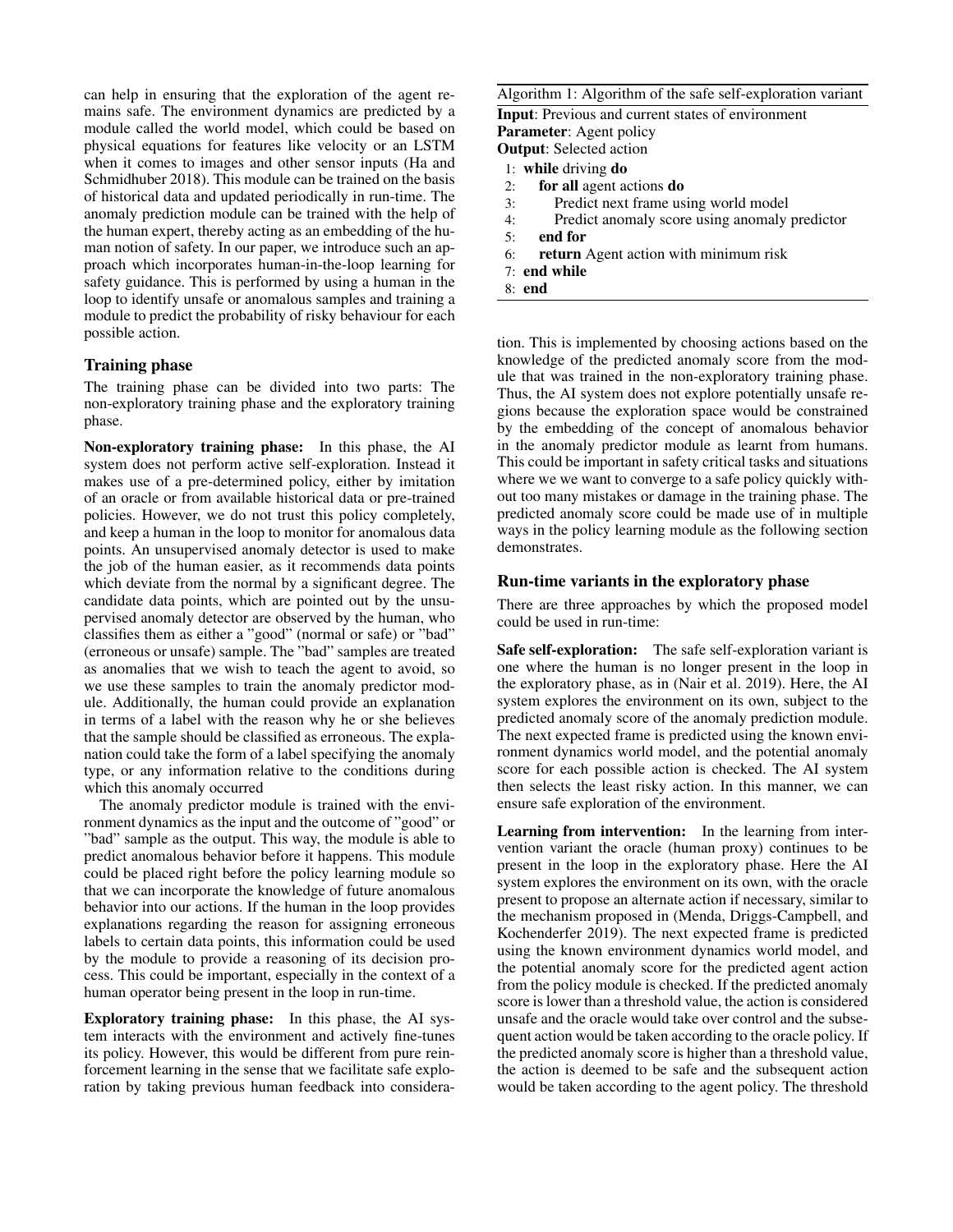| Algorithm 2: Algorithm of the learning from intervention  |
|-----------------------------------------------------------|
| variant                                                   |
| <b>Input:</b> Previous and current states of environment  |
| <b>Parameter:</b> Agent policy and oracle policy          |
| <b>Output:</b> Selected action                            |
| 1: Define THRESHOLD                                       |
| 2: while driving $\bf{d}$                                 |
| Predict next frame using world model<br>3:                |
| Predict anomaly score of agent action using anomaly<br>4: |
| predictor                                                 |
| 5:<br><b>if</b> anomaly score lesser than THRESHOLD then  |
| 6:<br>return Agent action                                 |
| 7:<br>else                                                |
| <b>return</b> Oracle action/Human intervention<br>8:      |
| end if<br>9:                                              |
| $10:$ end while                                           |
| $11:$ end                                                 |

Algorithm 3: Algorithm of the joint execution variant

Input: Previous and current states of environment Parameter: Agent policy and oracle policy Output: Selected action

- 1: Define THRESHOLD
- 2: while driving do
- 3: Predict next frame using world model<br>4: Predict anomaly score of agent action
- Predict anomaly score of agent action using anomaly predictor
- 5: Predict anomaly score of oracle action using anomaly predictor
- 6: if agent anomaly score lesser than oracle anomaly score then
- 7: return Agent action
- 8: else
- 9: return Oracle action
- $10<sup>°</sup>$  end if
- 11: end while
- 12: end

value could be tuned to ensure that there are as few false negatives in terms of the classification of an action as safe or unsafe

**Joint execution:** In the joint execution variant inspired by (Ramakrishnan et al. 2019), the oracle (human proxy) continues to be present in the loop in the exploratory phase. Here, both the AI system and the oracle propose actions, and the safer action, as determined by the anomaly predictor, is selected. The next expected frame is predicted using the known environment dynamics world model, and the potential anomaly scores for the predicted AI system's action and the oracle action are checked. If the predicted anomaly score of the AI system is lower than that of the oracle action, the action is taken as per the oracle's policy.

#### Generating explanations

A major advantage of having a human-in-the-loop in the learning phase is that we can use the human to create expla-

nations of the decisions made. If the AI system also learns to generate explanations of its decisions, the advantages are two-fold: Humans can determine when to intervene during run-time and post-hoc analysis of system failures becomes easier. In the context of the proposed idea, the anomaly predictor block could be more powerful if it could explain why it thinks a particular action is risky, or why it prefers one action to another. In the non-exploratory training phase, along with identifying the bad samples, the human can record an explanation of why the sample is erroneous and should not be used to train the agent. This explanation could be in the form of a classification between different categories such as collision risk, out of lane, environmental anomaly and so on.

In the exploratory training phase, the anomaly predictor could thereby provide a probability score for a potentially anomalous event based on the current state and resulting from the proposed action. Additionally it could contain an explanation of why it determines that the sample is an anomaly, as a label in the same format provided by the human during training. This could facilitate easier take-over and intervention by the oracle or human expert when extended to run-time situations.

#### Evaluation metrics

The metrics to evaluate the proposed system would be as follows:

Data quality: Data quality could be defined in terms of completeness of the data, or in terms of its accuracy for use in the policy module. Completeness is related to the proportion of state transitions existing in the data to the total number of possible transitions. This is easy to measure in simple grid world tasks but extremely hard in complex tasks like autonomous driving. In the latter case, we can use the ratio of erroneous samples as categorized by the human to the total number of original samples as a proxy for data quality.

Data quantity: Data quantity could be measured by number of samples, type and amount of human involvement needed and query budget ie. the number of times the agent is allowed to query the oracle.

Performance: We could evaluate the performance improvement of the system over baseline methods in terms of task completion rate, average reward and speed of completion.

Safety: Estimating the safety of a device is complex, and litterature often relies on proxy measures such as frequency of catastrophic and risky states, rate of catastrophic/anomalous events or number of ODD (Operational Design Domain) infractions (Weng et al. 2021).

User trust: User trust is a subjective metric that is linked, among other properties, to the estimated level of risks in the system. For example, this could be performed using Likert scale from surveys or questionnaires. Additionally, number of human interventions undertaken in test-time could be an indirect way to measure user trust.